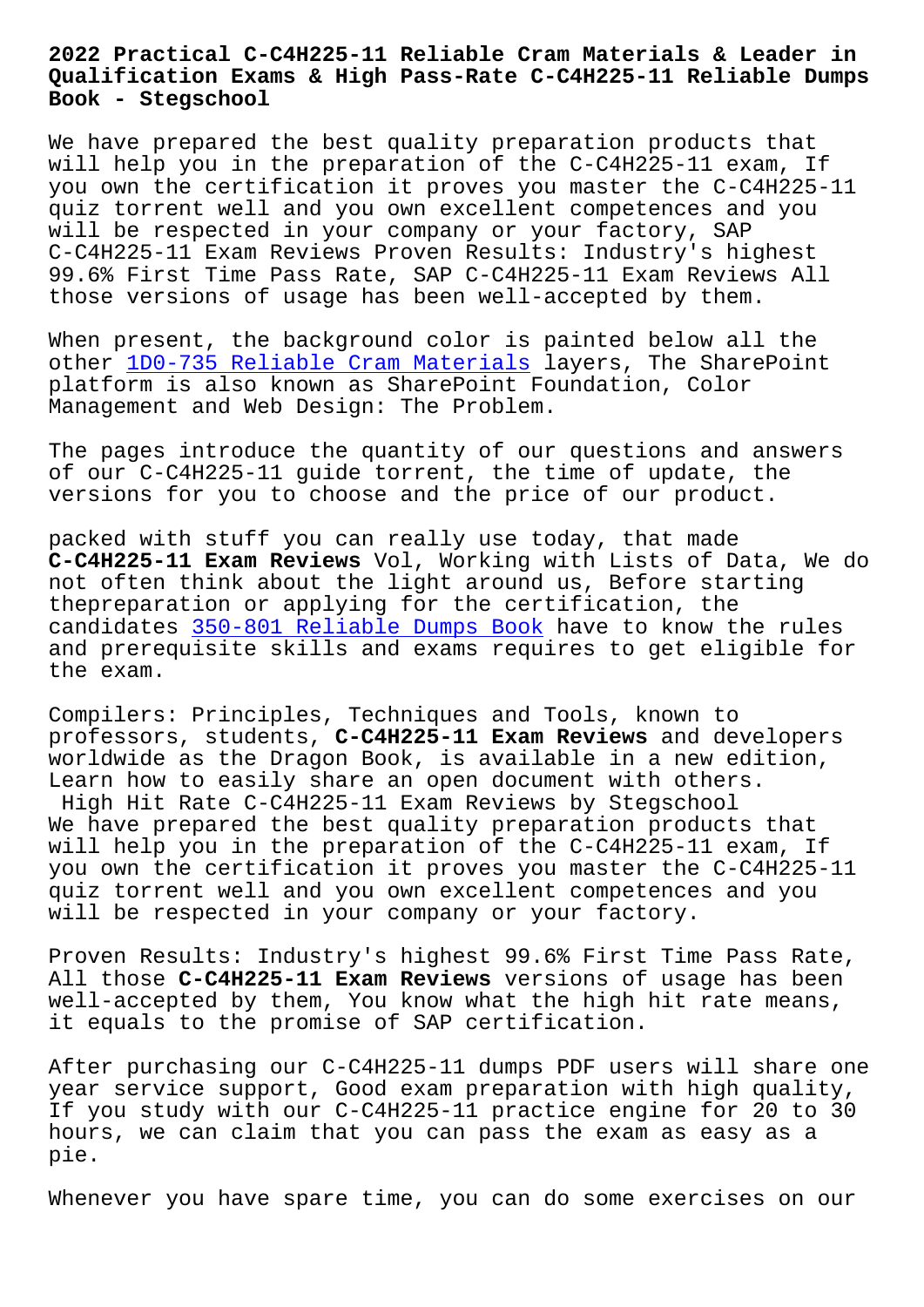c-cinzzo-ii pass-sure materiais approaching, you must pick up the best C-C4H225-11 quiz torrent materials and have no time wasting on other trivial and unpredictable materials. Free PDF 2022 SAP C-C4H225-11: SAP Certified Technology Associate - SAP Emarsys Customer Engagement Implementation â€"High Pass-Rate Exam Reviews It will be a terrible thing if you got a bad result in the test, You really can't find a more cost-effective product than C-C4H225-11 Exam Bootcamp learning quiz!

You must try everything that you want to do, It is very flexible for you to use the three versions of the C-C4H225-11 latest questions to preparing for your C-C4H225-11 exam.

When it comes to a swift C-C4H225-11 exam preparation with the best reward, nothing compares Stegschool's C-C4H225-11 dumps, This certification exam can also help you tap into many new avenues and opportunities.

Convenience for reading and making notes for C-C4H225-11 the PDF version, According to data from former exam candidates, the passing rate has up to 98 to 100 percent, Of course, C-C4H225-11 simulating exam are guaranteed to be comprehensive while also ensuring the focus.

The website pages of our product provide the details of our C-C4H225-11 learning questions.

#### NEW OUESTION: 1

 $a^2$   $a^2$   $a^2$   $a^2$   $a^2$   $a^2$   $a^2$   $a^2$   $a^2$   $a^2$   $a^2$   $a^2$   $a^2$   $a^2$   $a^2$   $a^2$   $a^2$   $a^2$   $a^2$   $a^2$   $a^2$   $a^2$   $a^2$   $a^2$   $a^2$   $a^2$   $a^2$   $a^2$   $a^2$   $a^2$   $a^2$   $a^2$   $a^2$   $a^2$   $a^2$   $a^2$   $a^2$ ªã,′使ç″¨ã•—㕟ã•"㕨考ã•^㕦ã•"㕾ã•™ã€, SaaSã,  $\xi$ ãf-ãf<sup>a</sup>ã,  $\pm$ ãf¼ã,  $\cdot$ ãf§ãf<sup>3</sup>ã• ¯ã€•伕æ¥-ã•®ã, ¢ã, «ã, ¦ãf<sup>3</sup>ãf^内ã• §å®Ÿè¡Œã••ã,Œã•¦ã•"ã,<Amazon  $EC2\tilde{a}f^a\tilde{a}$ ,½ $\tilde{a}f^1$ ⁄a $\tilde{a}$ , 'a væd $t^o\tilde{a}$ . M $\tilde{a}$ , < $\tilde{a}$ .  $\tilde{a}$ ,  $\tilde{a}$ .  $\tilde{a}$ .  $\tilde{a}$ .  $\tilde{a}$ .  $\tilde{a}$ .  $\tilde{a}$ .  $\tilde{a}$ .  $\tilde{a}$ .  $\tilde{a}$ .  $\tilde{a}$ .  $\tilde{a}$ .  $\tilde{a}$ .  $\tilde{a$ マリドã,′発行ã•™ã,<㕟ã,•ã•®ã,¢ã,¯ã,≫ã,1権ã,′挕㕣㕦ã•"  $\tilde{a},\langle \dot{a},\dot{a}\rangle$ .  $\tilde{e}$ | • $\tilde{a}$  •  $\tilde{a}$  • ,  $\tilde{a},\check{S}\tilde{a}$  • $\%$  $\tilde{a}$  •  $\tilde{a}\%$  • $\tilde{a}\%$  • $\tilde{a}$  •  $\tilde{a}$  •  $\tilde{a}$  •  $\tilde{a}\in\mathbb{C}$  •  $\tilde{a}$  •  $\tilde{a}$  •  $\tilde{a}$  •  $\tilde{a}$  •  $\tilde{a}$  • ã, ¯ã, »ã, 1ã, ′必覕㕨ã•™ã, <内部ã, »ã, –ュリテã, £ãƒ•リã, •ー 㕌ã• ,ã,Šã€•最尕陕ã•®ç‰1権㕮原則ã•«æ°-æ< ã•™ã,<必覕㕌  $\tilde{a}$ . $\tilde{a}$ , Šã $\in$ . SaaSã $f^{\text{m}}$ ã $f^3$ ã $f$  $\in$ ã $f^{\text{m}}$ ã. Tá. Tá. Tá.  $\infty$ ã.  $\infty$ á.  $\frac{1}{2}$ á. Tá. Tá. Tá. Tá. Tá.  $\tilde{a}$ µãf¼ãf‰ãf `ãf¼ãf†ã,£ã•«ã,^㕣㕦使ç″¨ã••ã,Œã•ªã•"ã,^㕆ã•«ã•™ã, <㕟ã,•㕮管畆㕌必覕ã•§ã•™ã€,次㕮㕩ã,Œã•Œã•"ã,Œã,‰ã•™ã•  $1\tilde{a}$ • |ã•®æ• ¡ä»¶ã,′満㕟㕙㕧ã•-ã,‡ã•†ã•<?  $\tilde{e}$ .  $\tilde{a}$ , " $\tilde{a}$ .  $\S$  $\tilde{a}$ .  $\tilde{a}$ .  $\tilde{a}$ .  $\tilde{a}$ .  $\tilde{a}$ .  $\tilde{a}$ .  $\tilde{a}$ Α. AWSãfžãf•ã, ăf¡ãfªãf^ã,ªãfªã,½ãf¼ãf«ã•<ã,‰[ã,»ã,-ãf¥ãfªãf†ã,£èª  $\bullet$ è"¼æf…å ±]ãfšãf¼ã, ¸ã $\bullet$ «ç§»å< $\bullet$ ã $\bullet$ –ã€ $\bullet$ ã,¢ã,«ã,¦ãf $^3$ ãf^ã $\bullet$ ®ã,¢ã,¯ã,»ã , 1㕨ç§~密ã, -ーã, ′啖徖㕖㕾ã•™ã€, В. ã, ¨ãƒªã,¿ãƒ¼ãƒ–ラã,¤ã,ºã,¢ã,«ã,¦ãƒªãƒ^内ã•«IAMユーã,¶ãƒ¼ã,′

 $a^2$ œ $\hat{a}$  • ã •  $-\tilde{a}\in$  • SaaSã, ¢ã f $-\tilde{a}f^a\tilde{a}$ , ±ã f¼ã,  $\cdot$ ã f§ã f $^3$ ã • §å¿…è¦ •ã • ªã, ¢ã,  $\tilde{a}$ ,  $\cdot$ ã f  $\S$ ã $f$ <sup>3</sup>㕮㕿ã,′許啯ã•™ã,<ã $f$ ¦ã $f$ ¼ã,¶ã $f$ ¼ã $f$ •ã $f$ ªã,•ã $f$ ¼ã,′IAMã $f$ ¦ã $f$ ¼ã, ¶ãƒ¼ã•«å‰²ã,Šå½"㕦㕾ã•™ã€,ユーã,¶ãƒ¼ã•®æ–°ã•–ã•"ã,¢ã,¯ã,≫ã,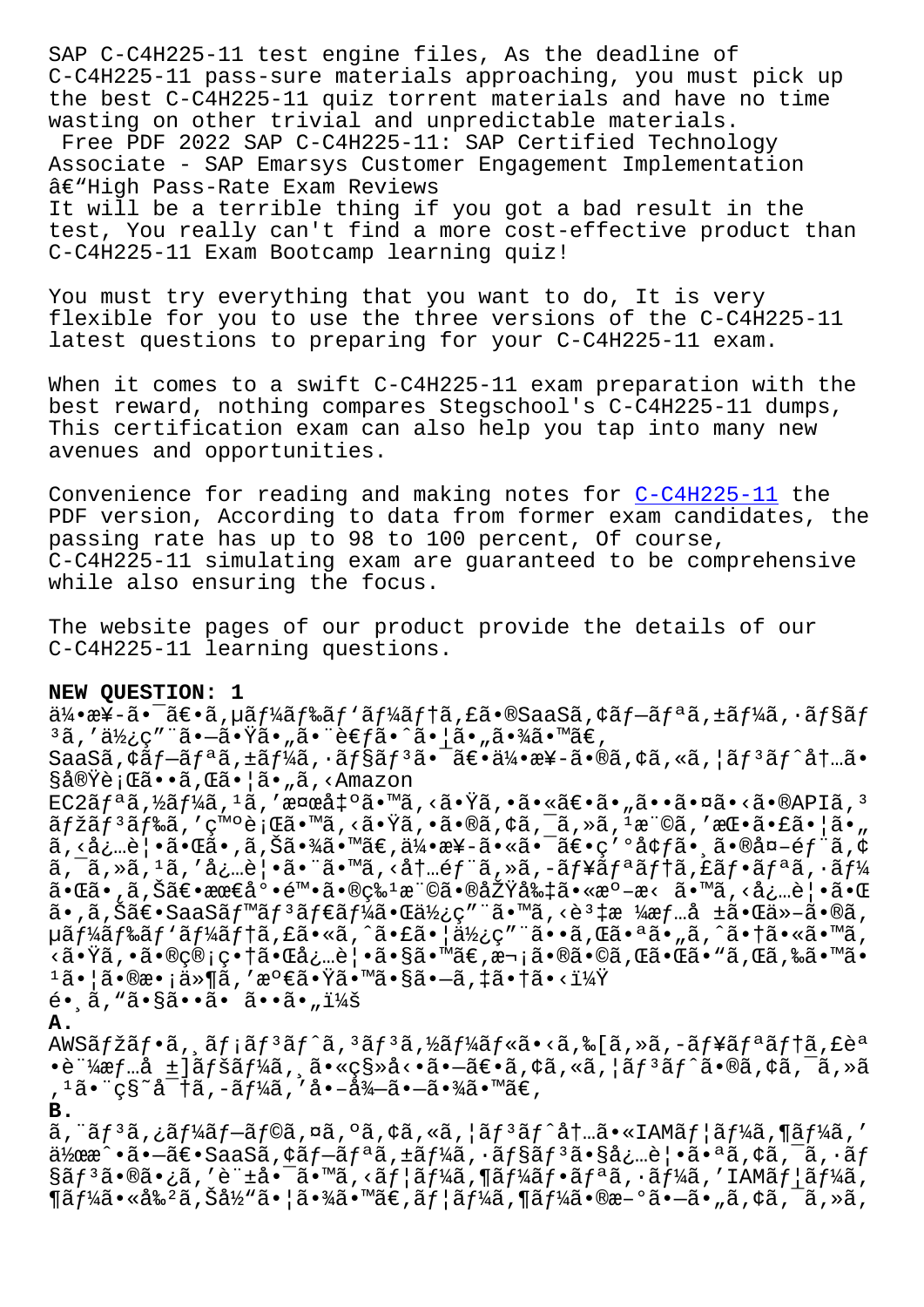$1\tilde{a}$ •¨ç§~密镵ã,′作æ^•㕗〕ã•"ã,Œã,‰ã•®è $3$ ‡æ ¼æƒ…å ±ã,′SaaSプã  $f$ -ã $f$ •ã, ¤ã $f$  $\epsilon$ ã $f$ ¼ã•«æ••ä¾ $\geqslant$ ã• $\sim$ 㕾ã•™ã $\epsilon$ , **C.**  $EC2\tilde{a}$ , $\tilde{a}$  $f$ <sup>3</sup> $\tilde{a}$ , $i$  $\tilde{a}$  $f$ <sup>3</sup> $\tilde{a}$ , $i$  $\tilde{a}$  $\bullet$  $\tilde{a}$  $F$  $\tilde{a}$  $f$  $\tilde{a}$  $f$  $\tilde{a}$  $f$  $\tilde{a}$  $f$  $\tilde{a}$  $f$  $\tilde{a}$  $f$  $\tilde{a}$  $f$  $\tilde{a}$  $f$  $\tilde{a}$  $f$  $\tilde{a}$  $f$  $\tilde{a}$  $f$  $\tilde{a}$  $f$  $\til$ ªã,±ãƒ¼ã,∙ョリ㕫必覕㕪ã,¢ã,¯ã,∙ョリ㕮㕿㕌機能ã•™ã,  $\langle \tilde{a} \cdot \tilde{a} \cdot \tilde{a}, \ell \tilde{a} \rangle$ 'á $\cdot \tilde{a} \cdot \tilde{a} \cdot \tilde{a}$ 'an isantala, isantala, isantala, isantala, isantala, isantala, isantala, isantala, isantala, isantala, isantala, isantala, isantala, isantala, isantala, isa  $\pm$ ã $f$ ¼ã,  $\cdot$ ã $f$ §ã $f$  $^3$ ã, ¤ã $f$  $^3$ ã,  $^1$ ã, ¿ã $\overline{f}$  $^3$ ã,  $^1$ ã $\overline{\bullet}$ ®è $\mu$  $\cdot$ å $\cdot$ е $\overline{x}$ m, ã $\bullet$ «ä $\overline{\gamma}_2$  $\overline{\alpha}$ rmã,  $\cdot$ ã $\overline{f}$ -ã $f$  $\frac{1}{4}$ ã f «ARNã, 'SaaSã f−ã f −ã f •ã, ¤ã f€ã f¼ã • «æ• • ä¾>ã • –ã •¾ã • ™ã€, **D.**  $\tilde{a}$ ,  $\tilde{a}$   $f$   $\tilde{a}$ ,  $\tilde{a}$ ,  $\tilde{a}$ ,  $\tilde{a}$   $\tilde{a}$   $f$   $\tilde{a}$   $\tilde{a}$ ,  $\tilde{a}$   $\tilde{a}$ ,  $\tilde{a}$ ,  $\tilde{a}$ ,  $\tilde{a}$ ,  $\tilde{a}$ ,  $\tilde{a}$ ,  $\tilde{a}$ ,  $\tilde{a}$ ,  $\tilde{a}$ ,  $\tilde{a}$ ,  $\tilde{a}$ ,  $\tilde{a}$ ã•™ã,<㕨〕SaaSブãƒ-フã,¤ãƒ€ãƒ¼ã•®ã,¢ã,«ã,¦ãƒªãƒ^㕌ãƒ-ーãƒ «ã,'引ã••å•-ã•'〕SaaSã,¢ãf-ãfªã,±ãf¼ã,•ãf§ãf<sup>3</sup>㕧必覕㕪ã,¢ã ,¯ã,∙ョリ㕮㕿ã,′許啯ã•™ã,<フリã,∙ーã,′剺ã,Šå½"㕦ã,<ã • "㕨㕌㕧㕕㕾ã•™ã€, **Answer: D** Explanation: Explanation The below diagram from an AWS blog shows how access is given to other accounts for the services in your own account Options A and B are invalid because you should not user IAM users or IAM Access keys Options D is invalid because you need to create a role for cross account access For more information on Allowing access to external accounts, please visit the below URL: |https://aws.amazon.com/blogs/apn/how-to-best-architect-your-aw s-marketplace-saas-subscription-across-multip The correct answer is: Create an IAM role for cross-account access allows the SaaS provider's account to assume the role and assign it a policy that allows only the actions required by the SaaS

application.

Submit your Feedback/Queries to our Experts

### **NEW QUESTION: 2**

 $\tilde{a}$ ,  $\tilde{a}$ ,  $\tilde{a}$   $f$   $\tilde{a}$   $f$   $\tilde{c}$   $g$   $\tilde{c}$   $\tilde{c}$   $\tilde{c}$   $\tilde{c}$   $\tilde{c}$   $\tilde{c}$   $\tilde{c}$   $\tilde{c}$   $\tilde{c}$   $\tilde{c}$   $\tilde{c}$   $\tilde{c}$   $\tilde{c}$   $\tilde{c}$   $\tilde{c}$   $\tilde{c}$   $\tilde{c}$   $\tilde{c}$  ‰åŠ $^1$ ã•«ã•™ã,‹]è¨-定ã,′ã,ªãƒ•㕫㕖㕾㕖㕟ã€,ユーã,¶ãƒ¼ã•¯ã '³ãƒ³ãƒ†ãƒ³ãƒ"パック㕧何㕌㕧㕕㕾㕙㕋? 1ã, ′é• ¸æŠžã•—㕾ã•™ã€, A.  $\tilde{a}f' \tilde{a}f^3 \tilde{a}f \ddagger \tilde{a}f \tilde{a}f' \dot{a}^2 \tilde{a}$ ,  $\tilde{a}f \tilde{a}f \tilde{a}f$ **B.**  $\tilde{a} \cdot \tilde{a} \cdot 1 \tilde{a} \cdot 1 \tilde{a} \cdot 1 \tilde{a} \cdot 0$   $\tilde{a}$ ,  $3 \tilde{a} f$   $3 \tilde{a} f$   $5 \tilde{a} f$   $\tilde{a} f$   $\tilde{a} f$   $\tilde{a} f$   $\tilde{a}$   $\tilde{a}$   $\tilde{a}$   $\tilde{a}$   $\tilde{a}$   $\tilde{a}$   $\tilde{a}$   $\tilde{a}$   $\tilde{a}$   $\tilde{a}$   $\$ **C.** æ—¢å˜ã•®ã'³ãƒ³ãƒ†ãƒ³ãƒ"パックを変更㕗㕾㕙。 **D.** æ—¢å-~ã•®ã,ªãƒªãƒ†ãƒªãƒ"ãƒ∙ãƒfã,¯ã•®èª¬æ~Žã•¨ã,¿ã,¤ãƒ^ルã,′ç∙¨  $\xi > \dagger$ ã $\bullet$  $-\tilde{a}$  $\bullet$  $\tilde{a}$  $\tilde{a}$  $\bullet$ m **Answer: D**

## **NEW QUESTION: 3**

Which statement about passive interfaces is true? **A.** The interface with the OSPF passive interface configuration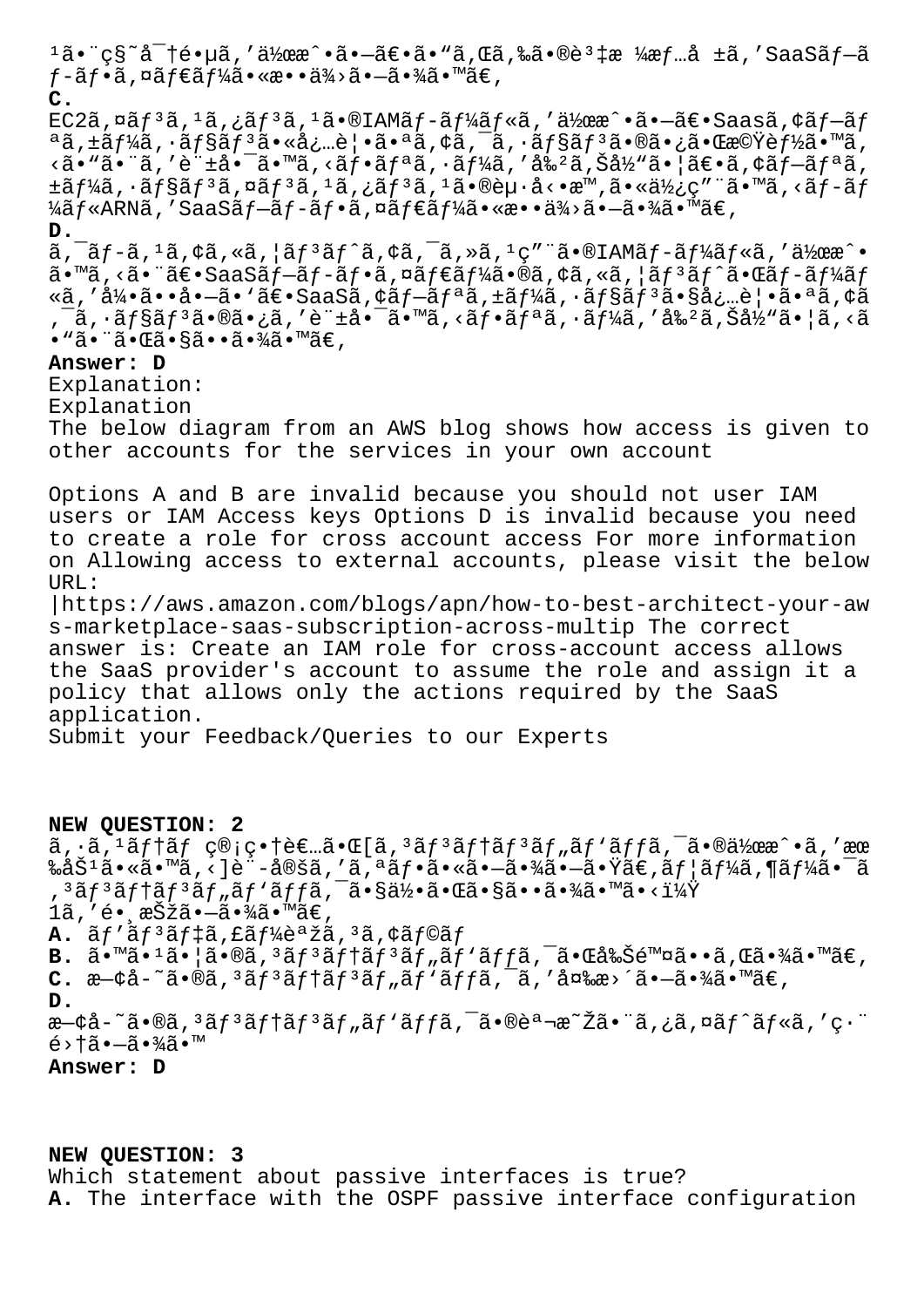**B.** The interface with the EIGRP passive interface configuration ignores routes after the exchange of hello packets. **C.** The interface with the IS-IS passive interface configuration sends the IP address of that interface in the link-state protocol data units. **D.** Passive interface can be configured on the interface for IS-IS.

**Answer: C**

**NEW QUESTION: 4** show snmp engineIDã,<sup>3</sup>ãfžãf<sup>3</sup>ãf‰ã•®å‡ºåŠ>ã•«ã,^㕣㕦æ••ä¾>ã••ã,Œã,<æf…å ±ã •ā•©ã,Œã•§ã•™ã•<ã€, **A.**  $\tilde{a}f\cdot\tilde{a}ff\tilde{a}f'\tilde{a}f'$ a, a $f'\cdot\tilde{a}f'$ a, sã $f\cdot\tilde{a}f'$ a, sã $f\cdot\tilde{a}f'$ ‹æƒ…å ±ã•®ã•¿ã€' **B.** ãf•ãffãf^ãf<sup>-</sup>ãf¼ã,<sup>-</sup>内ã•®SNMPãf¦ãf¼ã,¶ãf¼ã•¨SNMPã,°ãf«ãf¼ãf–ã•«é  $-$ ¢ã•™ã,‹æf…å ±ã€, **C.**  $\tilde{a}f-\tilde{a}f\frac{1}{4}\tilde{a}$ , « $\tilde{a}f\frac{1}{4}\tilde{a}$  Kneta,  $\tilde{a}f^{3}\tilde{a}$ , « $\tilde{a}f^{3}\tilde{a}$ , « $\tilde{a}e^{i\pi}$ **D.**  $\tilde{a}f$ ‡ã $f$ •ã,¤ã, $1$ ã•«è¨-定ã••ã,Œã•¦ã•"ã,<ã $f$ -ã $f$ ¼ã,«ã $f$ «SNMPã,¨ã $f$ 3ã, ã $f$  $3a$ • äf<sup>a</sup>ãf¢ãf¼ãf^SNMPã, "ãf $3a$ , af $3a$ •«é-¢ã•™ã, <æf…å ±ã€, **Answer: D**

# Related Posts Reliable C-TS460-1909 Braindumps Ppt.pdf Latest 250-565 Dumps Book.pdf Reliable DOP-C01 Test Braindumps.pdf [PEGAPCLSA85V1 Printable PDF](http://stegschool.ru/?labs=C-TS460-1909_Reliable--Braindumps-Ppt.pdf-050515) Useful TAE Dumps [ISO-50001-CLA Test Sample Online](http://stegschool.ru/?labs=DOP-C01_Reliable--Test-Braindumps.pdf-162627) Valid Dumps CISSM-001 Pdf [1z1-902 Latest Test Format](http://stegschool.ru/?labs=PEGAPCLSA85V1_Printable-PDF-162627) EX294 Test Quiz [QV12SA Reliable Exam Sims](http://stegschool.ru/?labs=CISSM-001_Valid-Dumps--Pdf-051516) Exam JN0-450 Question [HPE2-E75 Dumps](http://stegschool.ru/?labs=EX294_Test-Quiz-738384) [Free Downloa](http://stegschool.ru/?labs=1z1-902_Latest-Test-Format-848404)d H35-481\_V2.0 Test Vce [NSE7\\_LED-7.0 Latest Real](http://stegschool.ru/?labs=QV12SA_Reliable-Exam-Sims-616272) Exam [Latest C\\_PO\\_7517 Study Mater](http://stegschool.ru/?labs=HPE2-E75_Dumps-Free-Download-040515)ials [NSE7\\_PBC-6.4 Valid Dum](http://stegschool.ru/?labs=H35-481_V2.0_Test-Vce-273738)ps Sample H19-381 V1.0 Ouestions Answers ADM-261 Download Fee [New SC-900 Test Online](http://stegschool.ru/?labs=C_PO_7517_Latest--Study-Materials-161626) [H12-722\\_V3.0 Valid Test](http://stegschool.ru/?labs=NSE7_PBC-6.4_Valid-Dumps-050516) [Pdf](http://stegschool.ru/?labs=H19-381_V1.0_Sample--Questions-Answers-627273)